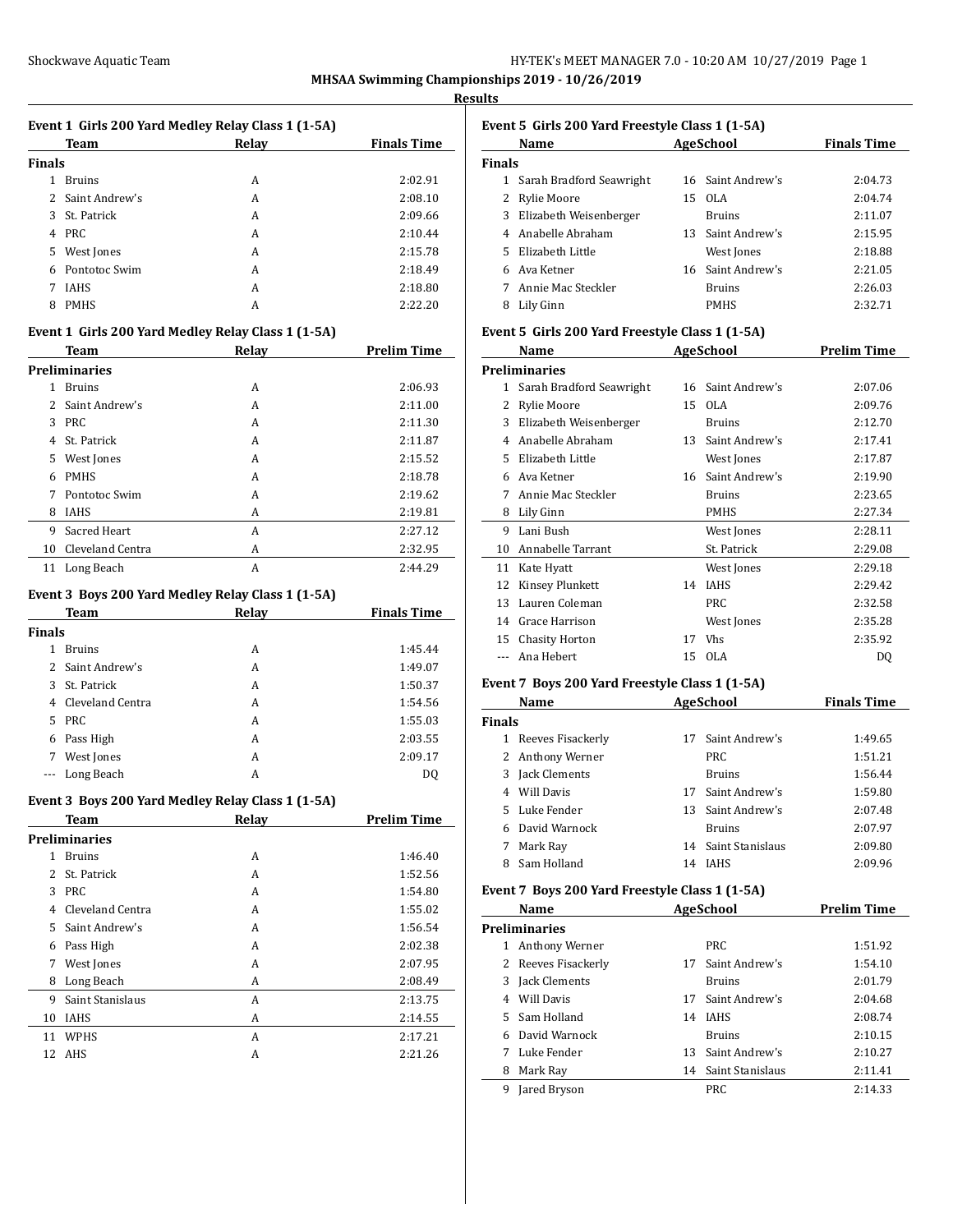### **Results**

| Preliminaries  (Event 7 Boys 200 Yard Freestyle Class 1 (1-5A)) |                                          |    |                  |                    |  |
|-----------------------------------------------------------------|------------------------------------------|----|------------------|--------------------|--|
|                                                                 | Name                                     |    | <b>AgeSchool</b> | Prelim Time        |  |
| 10                                                              | Reece Catchot                            |    | St. Patrick      | 2:15.20            |  |
| 11                                                              | Tristan Ballard                          |    | Bruins           | 2:15.30            |  |
| 12                                                              | Anthony Skutnik                          |    | <b>DORES</b>     | 2:16.28            |  |
| 13                                                              | Tate Bartgis                             |    | St. Patrick      | 2:18.94            |  |
| 14                                                              | Jurdan May                               | 14 | AHS              | 2:20.13            |  |
| 15                                                              | Will Cupit                               |    | West Jones       | 2:23.06            |  |
| 16                                                              | Jake Rogers                              |    | <b>PRC</b>       | 2:24.91            |  |
|                                                                 | Event 9 Girls 200 Yard IM Class 1 (1-5A) |    |                  |                    |  |
|                                                                 | Name                                     |    | <b>AgeSchool</b> | <b>Finals Time</b> |  |
| <b>Finals</b>                                                   |                                          |    |                  |                    |  |
| 1                                                               | Rani Greer                               | 16 | Pontotoc Swim    | 2:09.11            |  |
| 2                                                               | Kaley Davis                              | 16 | Vhs              | 2:22.40            |  |
| 3                                                               | <b>Audrey Chang</b>                      | 14 | <b>OLA</b>       | 2:25.78            |  |
| 4                                                               | Abby Hoffman                             |    | <b>CHHS</b>      | 2:35.01            |  |
| 5                                                               | Mallie Thomas                            | 13 | Saint Andrew's   | 2:35.15            |  |
| 6                                                               | Kylie Burnette                           |    | <b>PMHS</b>      | 2:39.44            |  |
| 7                                                               | <b>Abby Starnes</b>                      |    | <b>Bruins</b>    | 2:44.00            |  |

8 Bess Ketner 13 Saint Andrew's 2:45.10

### **Event 9 Girls 200 Yard IM Class 1 (1-5A)**

|    | Name                 | <b>AgeSchool</b> |                | <b>Prelim Time</b> |
|----|----------------------|------------------|----------------|--------------------|
|    | <b>Preliminaries</b> |                  |                |                    |
| 1  | Rani Greer           | 16               | Pontotoc Swim  | 2:07.97            |
| 2  | <b>Audrey Chang</b>  | 14               | 0LA            | 2:27.98            |
| 3  | <b>Kaley Davis</b>   | 16               | <b>Vhs</b>     | 2:29.35            |
| 4  | Abby Hoffman         |                  | <b>CHHS</b>    | 2:38.21            |
| 5  | Kylie Burnette       |                  | <b>PMHS</b>    | 2:38.71            |
| 6  | Mallie Thomas        | 13               | Saint Andrew's | 2:40.94            |
| 7  | <b>Abby Starnes</b>  |                  | <b>Bruins</b>  | 2:46.20            |
| 8  | Bess Ketner          | 13               | Saint Andrew's | 2:46.30            |
| 9  | Hannah Grace Kerr    | 15               | Saint Andrew's | 2:49.58            |
| 10 | Kaelynn Malley       |                  | <b>PRC</b>     | 2:51.91            |
| 11 | Iris Steckler        |                  | <b>Bruins</b>  | 2:52.14            |
| 12 | Lily Yanez           | 13               | <b>OLA</b>     | 2:52.15            |
| 13 | Grace Bradford       | 18               | <b>OLA</b>     | 2:54.28            |
| 14 | Caroline Batson      |                  | Sacred Heart   | 3:00.58            |
| 15 | Cameron Moody        |                  | <b>Bruins</b>  | 3:02.88            |
| 16 | Erin Blanchard       |                  | Sacred Heart   | 3:03.94            |

## **Event 11 Boys 200 Yard IM Class 1 (1-5A)**

|               | <b>Name</b>      | AgeSchool |                     | <b>Finals Time</b> |
|---------------|------------------|-----------|---------------------|--------------------|
| <b>Finals</b> |                  |           |                     |                    |
| 1             | Taylor Williams  |           | <b>CHHS</b>         | 1:53.23            |
|               | 2 Rhodes Pharr   |           | 15 Saint Andrew's   | 2:03.96            |
|               | 3 Chris Tomsuden |           | <b>Bruins</b>       | 2:04.94            |
|               | 4 Matthew Gordon |           | 13 St. Patrick      | 2:21.67            |
| 5.            | Bradley Shaw     |           | 16 Saint Stanislaus | 2:26.03            |
| 6             | Cruz Oguz        | 14        | Cleveland Centra    | 2:31.68            |
| 7             | Noah Harkins     |           | <b>Bruins</b>       | 2:40.07            |
|               | --- Ian Gandy    |           | South               | D <sub>0</sub>     |

| Event 11 Boys 200 Yard IM Class 1 (1-5A) |                     |     |                  |             |  |  |
|------------------------------------------|---------------------|-----|------------------|-------------|--|--|
|                                          | Name                |     | AgeSchool        | Prelim Time |  |  |
|                                          | Preliminaries       |     |                  |             |  |  |
| $\mathbf{1}$                             | Taylor Williams     |     | <b>CHHS</b>      | 1:55.60     |  |  |
| 2                                        | Chris Tomsuden      |     | <b>Bruins</b>    | 2:07.17     |  |  |
| 3                                        | <b>Rhodes Pharr</b> | 15. | Saint Andrew's   | 2:11.85     |  |  |
| 4                                        | Matthew Gordon      | 13  | St. Patrick      | 2:22.47     |  |  |
| 5                                        | <b>Bradley Shaw</b> | 16  | Saint Stanislaus | 2:27.35     |  |  |
| 6                                        | Cruz Oguz           | 14  | Cleveland Centra | 2:28.88     |  |  |
| 7                                        | Ian Gandy           |     | South            | 2:30.30     |  |  |
| 8                                        | Noah Harkins        |     | <b>Bruins</b>    | 2:38.53     |  |  |
| 9                                        | Elliott Stephen     |     | <b>Bruins</b>    | 2:45.89     |  |  |
| 10                                       | Caleb Winpigler     |     | West Jones       | 2:48.01     |  |  |
| 11                                       | Thomas McCaffery    | 13  | Saint Andrew's   | 2:48.25     |  |  |
| 12                                       | Alex Moore          |     | St. Patrick      | 2:54.73     |  |  |
| 13                                       | Joel Grumme         | 16  | Saint Stanislaus | 2:55.93     |  |  |
| 14                                       | Connor Macomber     | 16  | Saint Stanislaus | 3:06.10     |  |  |
|                                          |                     |     |                  |             |  |  |

# **Event 13 Girls 50 Yard Freestyle Class 1 (1-5A)**

|               | Name               | AgeSchool |               | <b>Finals Time</b> |
|---------------|--------------------|-----------|---------------|--------------------|
| <b>Finals</b> |                    |           |               |                    |
|               | Arilyn Thomas      |           | <b>Bruins</b> | 25.30              |
| 2             | Natalie Gordon     |           | St. Patrick   | 26.01              |
| 3             | Ella Taylor        |           | 15 OLA        | 26.91              |
|               | 4 Kendall Chandler |           | 16 Vhs        | 26.97              |
| 5.            | Claire Escher      |           | 18 OLA        | 28.29              |
| 6             | Ashlyn Davis       | 13        | Vhs           | 28.51              |
|               | Shalynn Lee        |           | <b>PRC</b>    | 28.68              |
| 8             | Leah Hood          | 16        | AHS           | 28.70              |

### **Event 13 Girls 50 Yard Freestyle Class 1 (1-5A)**

|    | Name                 |                         | <b>AgeSchool</b> | <b>Prelim Time</b> |
|----|----------------------|-------------------------|------------------|--------------------|
|    | <b>Preliminaries</b> |                         |                  |                    |
| 1  | Arilyn Thomas        |                         | <b>Bruins</b>    | 26.28              |
| 2  | Natalie Gordon       |                         | St. Patrick      | 27.03              |
| 3  | Kendall Chandler     |                         | 16 Vhs           | 27.45              |
| 4  | Ella Taylor          | 15                      | 0LA              | 27.57              |
| 5  | Shalynn Lee          |                         | <b>PRC</b>       | 27.92              |
| 6  | Leah Hood            | 16                      | AHS              | 28.05              |
| 7  | Claire Escher        | 18                      | OLA.             | 28.42              |
| 8  | Ashlyn Davis         | 13                      | <b>Vhs</b>       | 28.65              |
| 9  | Kimmy Kaiser         |                         | <b>Bruins</b>    | 28.76              |
| 10 | <b>Tyler Mauldin</b> |                         | <b>NEI</b>       | 29.06              |
| 11 | Jenna Claire Johnson | 15                      | <b>IAHS</b>      | 29.12              |
| 12 | Kori Grace Ware      | 13                      | Pontotoc Swim    | 29.25              |
| 13 | Eve Necaise          |                         | Pass High        | 30.16              |
| 14 | Lauren Stevenson     |                         | <b>PMHS</b>      | 30.17              |
| 15 | Jamie Lee Jenkins    | 14                      | Saint Andrew's   | 30.23              |
| 16 | Morgan Goff          |                         | 14 Vhs           | 30.78              |
| -  | ----<br>. .          | $\sim$<br>$\sim$ $\sim$ | .                |                    |

## **Event 15 Boys 50 Yard Freestyle Class 1 (1-5A)**

| Name          |                  | AgeSchool           | <b>Finals Time</b> |  |
|---------------|------------------|---------------------|--------------------|--|
| <b>Finals</b> |                  |                     |                    |  |
|               | 1 Luke Jarvis    | PRC.                | 22.84              |  |
|               | 2 Finn Goodlett  | 15 Cleveland Centra | 22.86              |  |
| 3             | Jackson VanMeter | 18 Saint Andrew's   | 23.50              |  |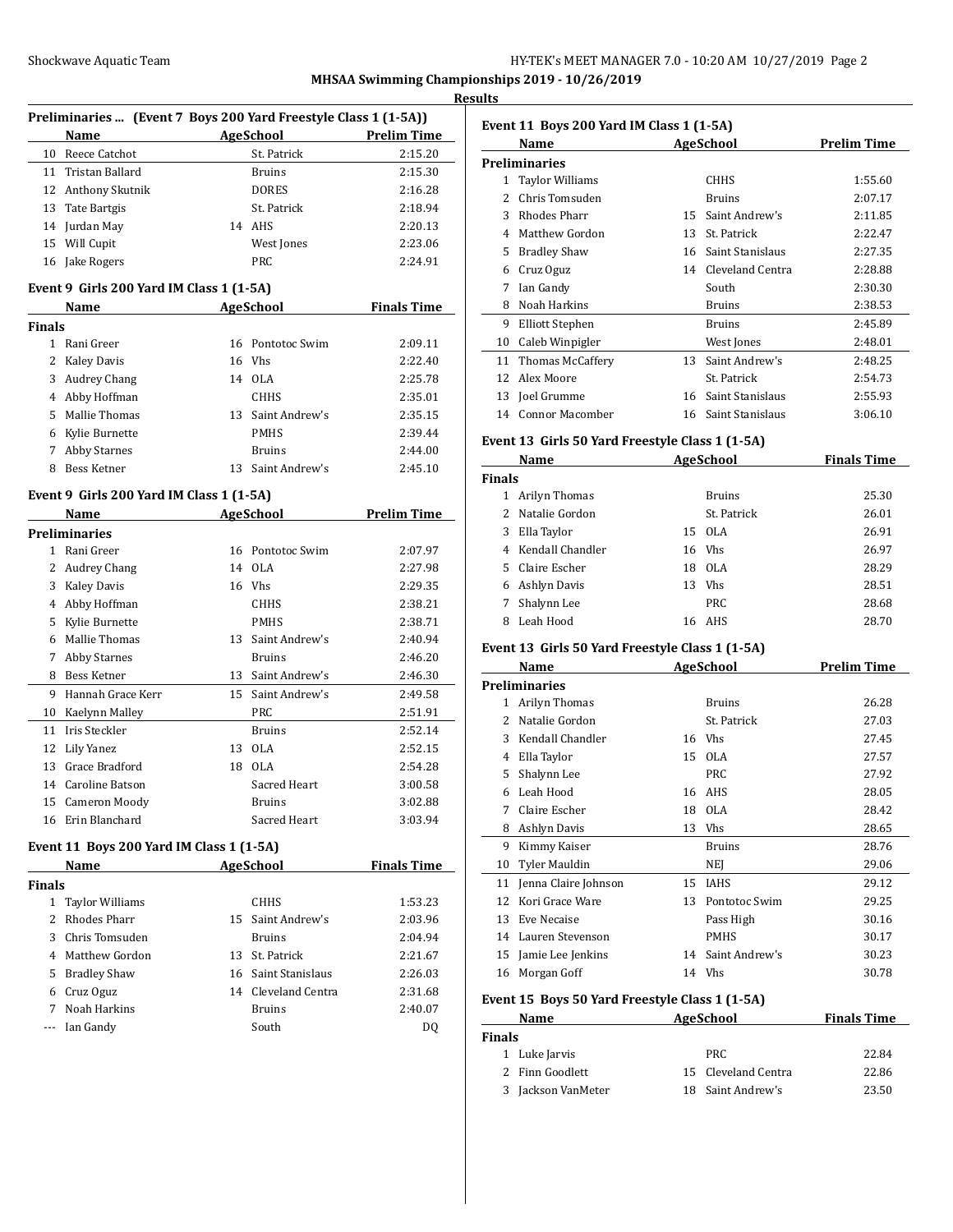| HY-TEK's MEET MANAGER 7.0 - 10:20 AM 10/27/2019 Page 3 |  |  |  |
|--------------------------------------------------------|--|--|--|
|--------------------------------------------------------|--|--|--|

|               | Finals  (Event 15 Boys 50 Yard Freestyle Class 1 (1-5A))                                                                                                                                                                       |                                                  |                    |
|---------------|--------------------------------------------------------------------------------------------------------------------------------------------------------------------------------------------------------------------------------|--------------------------------------------------|--------------------|
|               | Name<br><u> 1980 - Johann Barbara, martxa</u>                                                                                                                                                                                  | AgeSchool                                        | <b>Finals Time</b> |
|               | 4 Elton Vandevender<br>5 Clayton Stoddard                                                                                                                                                                                      | <b>Bruins</b><br>17 St. Patrick                  | 23.61<br>23.76     |
|               |                                                                                                                                                                                                                                |                                                  |                    |
|               | 6 Jack Sewell                                                                                                                                                                                                                  | 16 Saint Andrew's                                | 23.92              |
|               | 7 JD Chism                                                                                                                                                                                                                     | 16 Pontotoc Swim                                 | 24.49              |
|               | 8 Nikolai Armour                                                                                                                                                                                                               | <b>Bruins</b>                                    | 24.81              |
|               | Event 15 Boys 50 Yard Freestyle Class 1 (1-5A)                                                                                                                                                                                 |                                                  |                    |
|               | Name                                                                                                                                                                                                                           | <b>Example 2018</b> AgeSchool <b>Prelim Time</b> |                    |
|               | <b>Preliminaries</b>                                                                                                                                                                                                           |                                                  |                    |
|               | 1 Finn Goodlett                                                                                                                                                                                                                | 15 Cleveland Centra                              | 23.04              |
|               | 2 Luke Jarvis                                                                                                                                                                                                                  | <b>PRC</b>                                       | 23.26              |
|               | 3 Jackson VanMeter                                                                                                                                                                                                             | 18 Saint Andrew's                                | 23.71              |
|               | 4 Elton Vandevender                                                                                                                                                                                                            | <b>Bruins</b>                                    | 23.88              |
|               | 5 Jack Sewell                                                                                                                                                                                                                  | 16 Saint Andrew's                                | 24.18              |
|               | 6 Clayton Stoddard                                                                                                                                                                                                             | 17 St. Patrick                                   | 24.33              |
|               | 7 JD Chism                                                                                                                                                                                                                     | 16 Pontotoc Swim                                 | 24.43              |
|               | 8 Nikolai Armour                                                                                                                                                                                                               | <b>Bruins</b>                                    | 24.87              |
|               | 9 Vincent Pisciotta                                                                                                                                                                                                            | St. Patrick                                      | 25.15              |
|               | 10 Kameren Batty                                                                                                                                                                                                               | VHS19                                            | 25.31              |
|               | 11 Lawson Nabors                                                                                                                                                                                                               | 15 Vhs                                           | 25.81              |
|               | 12 Thomas Cooke                                                                                                                                                                                                                | 11 MSMS                                          | 25.88              |
|               | 13 Jackson Alvarez                                                                                                                                                                                                             | 16 Cleveland Centra                              | 26.00              |
|               | 14 Kody Metts                                                                                                                                                                                                                  | Tupelo Christian                                 | 26.25              |
|               | 15 Jake Mauldin                                                                                                                                                                                                                | NEJ                                              | 26.30              |
| $\ldots$      | Sydney Cooper                                                                                                                                                                                                                  | Laurel                                           | DQ                 |
|               | Event 17 Girls 100 Yard Butterfly Class 1 (1-5A)                                                                                                                                                                               |                                                  |                    |
|               | Name and the state of the state of the state of the state of the state of the state of the state of the state of the state of the state of the state of the state of the state of the state of the state of the state of the s | AgeSchool                                        | <b>Finals Time</b> |
| <b>Finals</b> |                                                                                                                                                                                                                                |                                                  |                    |
|               | 1 Amber Bounds                                                                                                                                                                                                                 | <b>PRC</b>                                       | 1:00.71            |
|               | 2 Kaley Davis                                                                                                                                                                                                                  | 16 Vhs                                           | 1:01.03            |
|               | 3 Eliza Johnson                                                                                                                                                                                                                | 16 IAHS                                          | 1:01.71            |
|               | 4 Anna Chris Nicholas                                                                                                                                                                                                          | <b>Bruins</b>                                    | 1:07.16            |
|               | 5 Alyssa Talbot                                                                                                                                                                                                                | 17 OLA                                           | 1:11.39            |
|               | 6 Mary Elizabeth Kees                                                                                                                                                                                                          | 15 Saint Andrew's                                | 1:12.23            |
|               | 7 Annie Torp                                                                                                                                                                                                                   | St. Patrick                                      | 1:12.75            |
|               | 8 Caroline Maillho                                                                                                                                                                                                             | 15 OLA                                           | 1:14.62            |
|               | Event 17 Girls 100 Yard Butterfly Class 1 (1-5A)                                                                                                                                                                               |                                                  |                    |
|               | Name                                                                                                                                                                                                                           | AgeSchool                                        | <b>Prelim Time</b> |
|               | <b>Preliminaries</b>                                                                                                                                                                                                           |                                                  |                    |
|               | 1 Amber Bounds                                                                                                                                                                                                                 | PRC                                              | 1:03.96            |
|               | 2 Eliza Johnson                                                                                                                                                                                                                | 16 IAHS                                          | 1:05.23            |
|               | 3 Kaley Davis                                                                                                                                                                                                                  | 16 Vhs                                           | 1:05.72            |
|               | 4 Anna Chris Nicholas                                                                                                                                                                                                          | <b>Bruins</b>                                    | 1:11.64            |
|               | 5 Alyssa Talbot                                                                                                                                                                                                                | 17 OLA                                           | 1:12.76            |
|               | 6 Mary Elizabeth Kees                                                                                                                                                                                                          | 15 Saint Andrew's                                | 1:13.18            |
| 7             | Annie Torp                                                                                                                                                                                                                     | St. Patrick                                      | 1:13.24            |
|               | 8 Caroline Maillho                                                                                                                                                                                                             | 15 OLA                                           | 1:13.52            |
| 9             | Kate Cupit                                                                                                                                                                                                                     | West Jones                                       | 1:16.64            |
| 10            | Ava Ketner                                                                                                                                                                                                                     | 16 Saint Andrew's                                | 1:16.94            |
|               |                                                                                                                                                                                                                                |                                                  |                    |
| 11            | Peggy Steckler                                                                                                                                                                                                                 | <b>Bruins</b>                                    | 1:17.22            |
| 12            | Jamie Lee Jenkins                                                                                                                                                                                                              | 14 Saint Andrew's                                | 1:20.12            |
| 13            | Hannah Grace Kerr                                                                                                                                                                                                              | 15 Saint Andrew's                                | 1:23.32            |
| 14            | Samantha Broussard                                                                                                                                                                                                             | 12 MSMS                                          | 1:24.78            |

|               | 15 Ava Armstrong                                | 16 | <b>IAHS</b>         | 1:26.78            |
|---------------|-------------------------------------------------|----|---------------------|--------------------|
|               | <b>Adaline Albritton</b>                        |    | <b>PRC</b>          | DO.                |
|               | Event 19 Boys 100 Yard Butterfly Class 1 (1-5A) |    |                     |                    |
|               | Name                                            |    | <b>AgeSchool</b>    | <b>Finals Time</b> |
| <b>Finals</b> |                                                 |    |                     |                    |
| 1             | Kenny Thomas                                    |    | <b>Bruins</b>       | 50.73              |
| 2             | Haden Cuevas                                    |    | Pass High           | 53.20              |
| 3             | <b>Will Davis</b>                               | 17 | Saint Andrew's      | 58.25              |
| 4             | Joseph Agler                                    | 15 | St. Patrick         | 58.84              |
| 5             | <b>Forrest Hutchison</b>                        | 16 | Saint Andrew's      | 59.20              |
| 6             | Jared Bryson                                    |    | PRC                 | 1:07.14            |
| 7             | Seth Givens                                     |    | 16 Cleveland Centra | 1:07.35            |
| 8             | Ryder Burge                                     |    | <b>PMHS</b>         | 1:13.23            |
|               | Event 19 Boys 100 Yard Butterfly Class 1 (1-5A) |    |                     |                    |

|    | Name                   |    | AgeSchool        | <b>Prelim Time</b> |
|----|------------------------|----|------------------|--------------------|
|    | <b>Preliminaries</b>   |    |                  |                    |
| 1  | Kenny Thomas           |    | <b>Bruins</b>    | 51.38              |
| 2  | Haden Cuevas           |    | Pass High        | 58.51              |
| 3  | Forrest Hutchison      | 16 | Saint Andrew's   | 59.28              |
| 4  | Joseph Agler           | 15 | St. Patrick      | 59.58              |
| 5. | <b>Will Davis</b>      | 17 | Saint Andrew's   | 1:01.59            |
| 6  | Seth Givens            | 16 | Cleveland Centra | 1:07.77            |
| 7  | Jared Bryson           |    | <b>PRC</b>       | 1:09.72            |
| 8  | Ryder Burge            |    | <b>PMHS</b>      | 1:11.86            |
| 9  | <b>Caston Mestayer</b> |    | St. Patrick      | 1:13.34            |
| 10 | Nicholas Toepfer       | 17 | Saint Stanislaus | 1:15.35            |
| 11 | Alex Moore             |    | St. Patrick      | 1:22.00            |
| 12 | Caden Moore            |    | <b>PRC</b>       | 1:24.15            |
| 13 | Joel Grumme            | 16 | Saint Stanislaus | 1:28.34            |
|    | Jack Mullins           | 14 | Saint Stanislaus | DO.                |
|    |                        |    |                  |                    |

# **Event 21 Girls 100 Yard Freestyle Class 1 (1-5A)**

|               | Name                 | <b>AgeSchool</b> |                | <b>Finals Time</b> |
|---------------|----------------------|------------------|----------------|--------------------|
| <b>Finals</b> |                      |                  |                |                    |
|               | Rylie Moore          |                  | 15 OLA         | 56.88              |
|               | 2 Natalie Gordon     |                  | St. Patrick    | 58.95              |
|               | 3 Kendall Chandler   |                  | 16 Vhs         | 59.75              |
|               | 4 Annie Mac Steckler |                  | <b>Bruins</b>  | 1:02.10            |
|               | 5 Meredith Boles     | 17               | Saint Andrew's | 1:02.37            |
| 6             | Abby Hoffman         |                  | <b>CHHS</b>    | 1:02.99            |
|               | Leah Hood            |                  | 16 AHS         | 1:03.10            |
| 8             | Claire Escher        | 18               | OLA            | 1:04.08            |

# **Event 21 Girls 100 Yard Freestyle Class 1 (1-5A)**

|   | Name                 | AgeSchool |                | <b>Prelim Time</b> |
|---|----------------------|-----------|----------------|--------------------|
|   | <b>Preliminaries</b> |           |                |                    |
|   | Rylie Moore          |           | 15 OLA         | 58.91              |
|   | 2 Natalie Gordon     |           | St. Patrick    | 1:00.65            |
|   | 3 Kendall Chandler   |           | 16 Vhs         | 1:01.85            |
|   | 4 Annie Mac Steckler |           | <b>Bruins</b>  | 1:01.88            |
|   | 5 Meredith Boles     | 17        | Saint Andrew's | 1:02.30            |
| 6 | Abby Hoffman         |           | <b>CHHS</b>    | 1:02.56            |
|   | Leah Hood            |           | 16 AHS         | 1:03.50            |
| 8 | Claire Escher        | 18        | OLA            | 1:03.96            |
| 9 | Kylie Burnette       |           | <b>PMHS</b>    | 1:04.01            |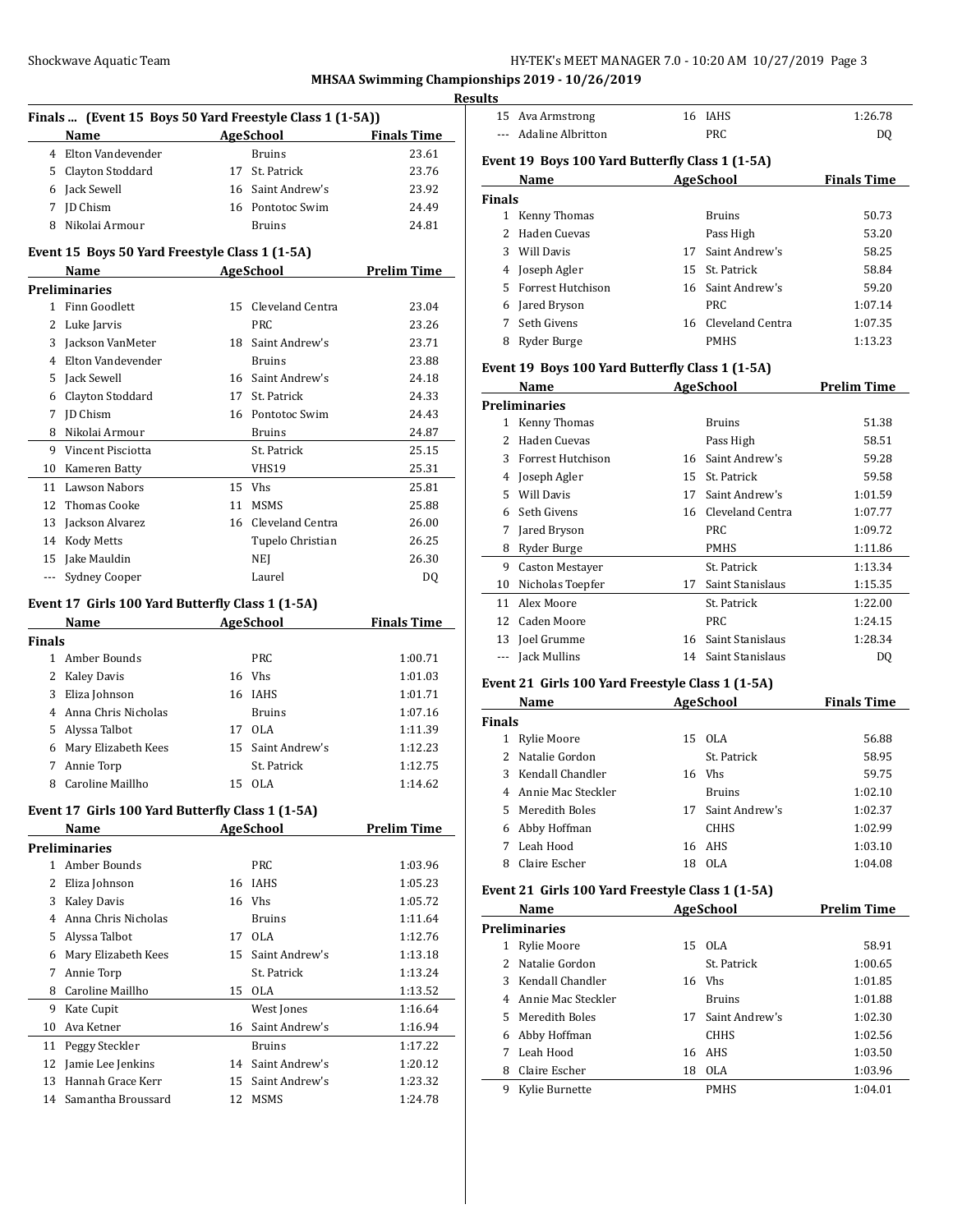### **Results**

|    | Preliminaries  (Event 21 Girls 100 Yard Freestyle Class 1 (1-5A)) |    |                  |                    |  |
|----|-------------------------------------------------------------------|----|------------------|--------------------|--|
|    | <b>Name</b>                                                       |    | <b>AgeSchool</b> | <b>Prelim Time</b> |  |
| 10 | Reannon Hicks                                                     |    | Pontotoc Swim    | 1:04.56            |  |
|    | 11 Grace Anne Weisenberger                                        |    | <b>Bruins</b>    | 1:05.04            |  |
|    | 12 Tyler Mauldin                                                  |    | NEJ              | 1:05.58            |  |
|    | 13 Shalynn Lee                                                    |    | PRC.             | 1:06.76            |  |
|    | 14 Morgan Goff                                                    | 14 | <b>Vhs</b>       | 1:07.66            |  |
|    | 15 Jenna Claire Johnson                                           |    | 15 IAHS          | 1:10.40            |  |
| 16 | Collyn Lewis                                                      |    | <b>DORES</b>     | 1:10.60            |  |

### **Event 23 Boys 100 Yard Freestyle Class 1 (1-5A)**

|               | Name                | <b>AgeSchool</b> |                     | <b>Finals Time</b> |
|---------------|---------------------|------------------|---------------------|--------------------|
| <b>Finals</b> |                     |                  |                     |                    |
|               | Finn Goodlett       |                  | 15 Cleveland Centra | 50.63              |
| $\mathbf{Z}$  | Jack Clements       |                  | <b>Bruins</b>       | 51.35              |
|               | 3 Jackson VanMeter  |                  | 18 Saint Andrew's   | 51.51              |
|               | 4 Luke Jarvis       |                  | PRC                 | 51.93              |
|               | 5 Reed Finseth      |                  | 16 Saint Andrew's   | 53.99              |
|               | 6 Elton Vandevender |                  | <b>Bruins</b>       | 54.86              |
|               | <b>ID</b> Chism     |                  | 16 Pontotoc Swim    | 55.84              |
| 8             | Spencer Shannon     |                  | <b>CHHS</b>         | 56.15              |

## **Event 23 Boys 100 Yard Freestyle Class 1 (1-5A)**

|          | Name                 |    | <b>AgeSchool</b> | Prelim Time |
|----------|----------------------|----|------------------|-------------|
|          | <b>Preliminaries</b> |    |                  |             |
| 1.       | Finn Goodlett        | 15 | Cleveland Centra | 51.77       |
| 2        | Jack Clements        |    | <b>Bruins</b>    | 53.11       |
| 3        | Luke Jarvis          |    | <b>PRC</b>       | 53.21       |
| 4        | Jackson VanMeter     | 18 | Saint Andrew's   | 53.51       |
| 5        | Reed Finseth         | 16 | Saint Andrew's   | 53.61       |
| 6        | Elton Vandevender    |    | <b>Bruins</b>    | 55.62       |
| 7        | Spencer Shannon      |    | <b>CHHS</b>      | 55.68       |
| 8        | <b>ID</b> Chism      | 16 | Pontotoc Swim    | 56.26       |
| 9        | Bowen Cai            |    | Pass High        | 57.44       |
| 10       | Chase Vivian         |    | St. Patrick      | 58.05       |
| 11       | <b>Lawson Nabors</b> | 15 | <b>Vhs</b>       | 58.20       |
| 12       | Jackson Alvarez      | 16 | Cleveland Centra | 58.60       |
| 13       | Thomas Cooke         | 11 | <b>MSMS</b>      | 59.24       |
| 14       | Ben Harrell          | 15 | <b>WPHS</b>      | 1:00.13     |
| $---$    | Cade McAdory         |    | Long Beach       | DQ          |
| $\cdots$ | Jake Mauldin         |    | NEJ              | DQ          |

## **Event 25 Girls 500 Yard Freestyle Class 1 (1-5A) Name AgeSchool Finals Time**

| <b>Finals</b> |                            |    |                   |         |
|---------------|----------------------------|----|-------------------|---------|
|               | Amber Bounds               |    | PRC.              | 5:29.46 |
|               | 2 Sarah Bradford Seawright |    | 16 Saint Andrew's | 5:36.10 |
| 3             | Elizabeth Little           |    | West Jones        | 5:58.26 |
|               | 4 Anabelle Abraham         |    | 13 Saint Andrew's | 5:58.77 |
| 5.            | Ella Taylor                | 15 | OLA               | 5:59.36 |
| 6             | Elizabeth Weisenberger     |    | <b>Bruins</b>     | 6:08.52 |
| 7             | Mary Elizabeth Kees        |    | 15 Saint Andrew's | 6:13.75 |
| 8             | Annie Torp                 |    | St. Patrick       | 6:23.08 |

| Event 25 Girls 500 Yard Freestyle Class 1 (1-5A) |                          |    |                  |             |
|--------------------------------------------------|--------------------------|----|------------------|-------------|
|                                                  | Name                     |    | AgeSchool        | Prelim Time |
|                                                  | <b>Preliminaries</b>     |    |                  |             |
| 1                                                | Amber Bounds             |    | PRC              | 5:29.76     |
| 2                                                | Sarah Bradford Seawright | 16 | Saint Andrew's   | 5:39.45     |
| 3                                                | Elizabeth Weisenberger   |    | <b>Bruins</b>    | 6:00.11     |
| 4                                                | Elizabeth Little         |    | West Jones       | 6:01.32     |
| 5                                                | Anabelle Abraham         | 13 | Saint Andrew's   | 6:04.35     |
| 6                                                | Ella Taylor              | 15 | OLA              | 6:10.92     |
| 7                                                | Mary Elizabeth Kees      | 15 | Saint Andrew's   | 6:11.15     |
| 8                                                | Annie Torp               |    | St. Patrick      | 6:20.88     |
| 9                                                | Ashlyn Davis             | 13 | <b>Vhs</b>       | 6:23.18     |
| 10                                               | Lily Yanez               | 13 | OLA              | 6:33.99     |
| 11                                               | Iris Steckler            |    | <b>Bruins</b>    | 6:41.20     |
| 12                                               | <b>Abby Starnes</b>      |    | <b>Bruins</b>    | 6:51.01     |
| 13                                               | Peggy Steckler           |    | <b>Bruins</b>    | 7:01.00     |
| 14                                               | Chandler Givens          | 16 | Cleveland Centra | 7:05.83     |
| 15                                               | Kelsey Dill              |    | <b>PRC</b>       | 7:13.84     |
| 16                                               | Ana Hebert               | 15 | OLA              | 7:19.66     |
|                                                  |                          |    |                  |             |

## **Event 27 Boys 500 Yard Freestyle Class 1 (1-5A)**

| Name                | AgeSchool |               | <b>Finals Time</b>                                            |
|---------------------|-----------|---------------|---------------------------------------------------------------|
| <b>Finals</b>       |           |               |                                                               |
| Anthony Werner      |           | PRC.          | 5:02.32                                                       |
| 2 Reeves Fisackerly |           |               | 5:03.06                                                       |
| Luke Fender<br>3.   |           |               | 5:38.99                                                       |
| 4 David Warnock     |           | <b>Bruins</b> | 5:56.10                                                       |
| 5 Reece Catchot     |           | St. Patrick   | 6:04.80                                                       |
| Mark Ray            |           |               | 6:07.09                                                       |
| Tate Bartgis        |           | St. Patrick   | 6:07.11                                                       |
| Tristan Ballard     |           | <b>Bruins</b> | 6:10.84                                                       |
|                     |           |               | 17 Saint Andrew's<br>13 Saint Andrew's<br>14 Saint Stanislaus |

# **Event 27 Boys 500 Yard Freestyle Class 1 (1-5A)**

|              | Name                   |    | AgeSchool        | Prelim Time |
|--------------|------------------------|----|------------------|-------------|
|              | <b>Preliminaries</b>   |    |                  |             |
| $\mathbf{1}$ | Anthony Werner         |    | PRC.             | 5:10.83     |
| 2            | Reeves Fisackerly      | 17 | Saint Andrew's   | 5:11.89     |
| 3            | Luke Fender            | 13 | Saint Andrew's   | 5:37.04     |
| 4            | Reece Catchot          |    | St. Patrick      | 5:58.79     |
| 5            | Tate Bartgis           |    | St. Patrick      | 6:13.59     |
| 6            | David Warnock          |    | <b>Bruins</b>    | 6:14.60     |
| 7            | Mark Ray               | 14 | Saint Stanislaus | 6:15.70     |
| 8            | Tristan Ballard        |    | <b>Bruins</b>    | 6:16.36     |
| 9            | Thomas McCaffery       | 13 | Saint Andrew's   | 6:21.09     |
| 10           | <b>Bryson Matthews</b> |    | <b>PRC</b>       | 6:35.94     |
| 11           | Will Cupit             |    | West Jones       | 6:37.35     |
| 12           | <b>Elliott Stephen</b> |    | <b>Bruins</b>    | 6:39.48     |
| 13           | Ryder Burge            |    | <b>PMHS</b>      | 6:44.63     |
| 14           | Samson Wages           | 16 | <b>Vhs</b>       | 6:47.25     |
| 15           | Hutch Beaugh           | 14 | Saint Stanislaus | 6:57.34     |
| 16           | Wake Monroe            | 18 | Saint Andrew's   | 7:09.57     |
|              |                        |    |                  |             |

# **Event 29 Girls 200 Yard Freestyle Relay Class 1 (1-5A)**

| Relav<br>Team |  | <b>Finals Time</b> |  |
|---------------|--|--------------------|--|
| <b>Finals</b> |  |                    |  |
| <b>Vhs</b>    |  | 1:48.61            |  |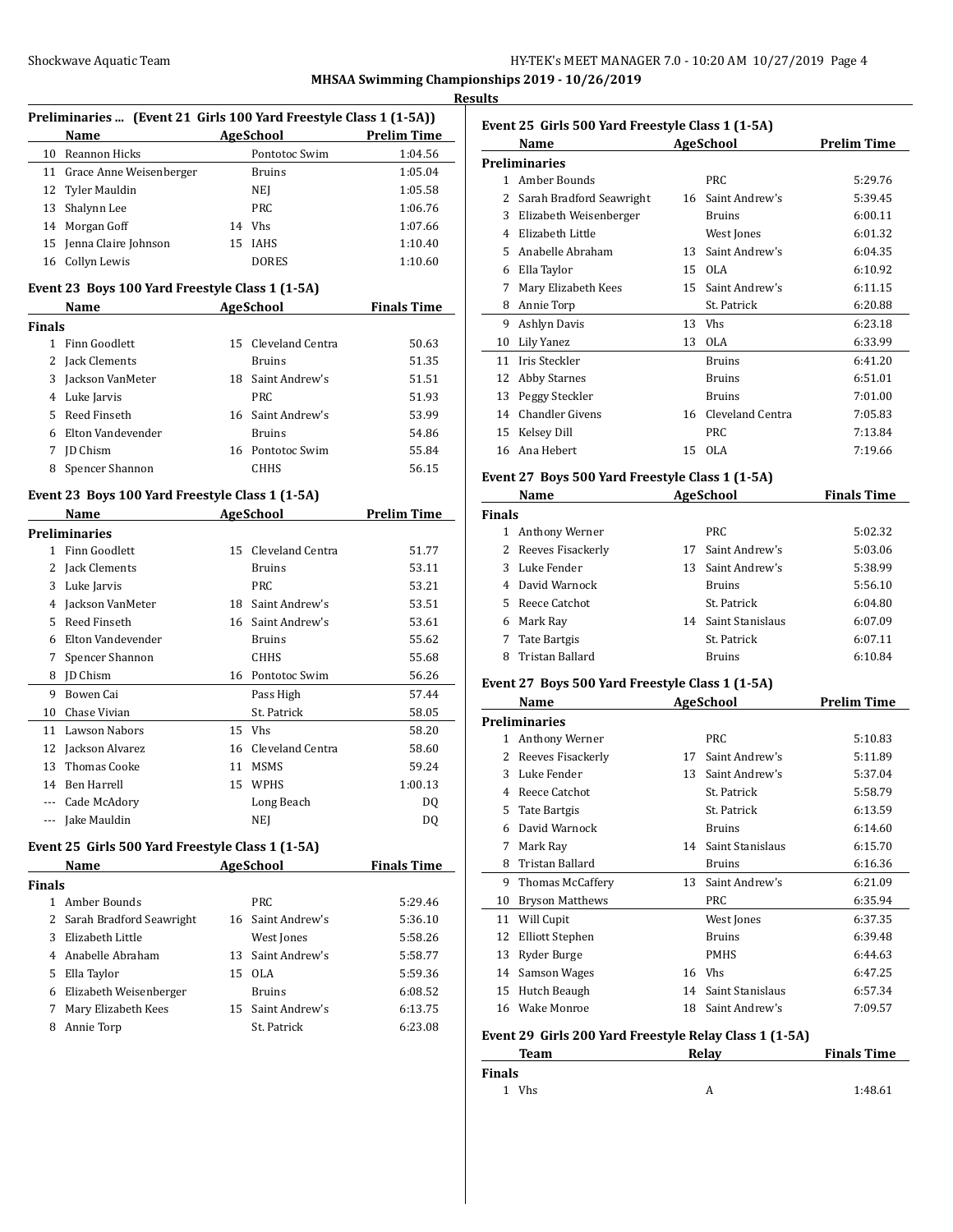## Shockwave Aquatic Team **HY-TEK's MEET MANAGER 7.0 - 10:20 AM 10/27/2019** Page 5

**MHSAA Swimming Championships 2019 - 10/26/2019**

#### **Results**

| Finals  (Event 29 Girls 200 Yard Freestyle Relay Class 1 (1-5A)) |                |       |                    |  |
|------------------------------------------------------------------|----------------|-------|--------------------|--|
|                                                                  | Team           | Relay | <b>Finals Time</b> |  |
| 2.                                                               | 0LA            | A     | 1:49.79            |  |
| 3                                                                | <b>Bruins</b>  | А     | 1:52.58            |  |
|                                                                  | Saint Andrew's | A     | 1:54.27            |  |
| 5.                                                               | West Jones     | A     | 1:58.10            |  |
| $*6$                                                             | Pontotoc Swim  | А     | 2:06.43            |  |
| *6                                                               | <b>IAHS</b>    | А     | 2:06.43            |  |
| 8                                                                | Pass High      | А     | 2:08.02            |  |

#### **Event 29 Girls 200 Yard Freestyle Relay Class 1 (1-5A)**

|    | <b>Team</b>          | Relay | <b>Prelim Time</b> |
|----|----------------------|-------|--------------------|
|    | <b>Preliminaries</b> |       |                    |
| 1  | <b>Vhs</b>           | A     | 1:53.04            |
| 2  | <b>OLA</b>           | A     | 1:55.80            |
| 3  | <b>Bruins</b>        | A     | 1:57.40            |
| 4  | Saint Andrew's       | A     | 1:58.12            |
| 5  | West Jones           | A     | 2:03.01            |
| 6  | <b>IAHS</b>          | A     | 2:06.61            |
| 7  | Pontotoc Swim        | A     | 2:07.53            |
| 8  | Pass High            | A     | 2:08.96            |
| 9  | <b>WPHS</b>          | A     | 2:09.46            |
| 10 | <b>DORES</b>         | A     | 2:10.50            |
| 11 | Sacred Heart         | A     | 2:11.65            |
| 12 | St. Patrick          | A     | 2:11.93            |
| 13 | Long Beach           | A     | 2:15.78            |
| 14 | Cleveland Centra     | A     | 2:16.50            |
| 15 | <b>IHS</b>           | A     | 2:16.80            |
|    | <b>PRC</b>           | A     | DQ                 |
|    |                      |       |                    |

# **Event 31 Boys 200 Yard Freestyle Relay Class 1 (1-5A)**

|        | Team               | Relav | <b>Finals Time</b> |
|--------|--------------------|-------|--------------------|
| Finals |                    |       |                    |
| 1.     | Saint Andrew's     | A     | 1:34.22            |
| 2      | Bruins             | A     | 1:34.95            |
| 3      | PRC                | A     | 1:38.27            |
| 4      | <b>CHHS</b>        | A     | 1:39.16            |
|        | 5 Cleveland Centra | A     | 1:46.36            |
| 6      | <b>IAHS</b>        | A     | 1:49.30            |
| 7      | Long Beach         | A     | 1:51.12            |
| 8      | Vhs                | A     | 1:52.02            |

## **Event 31 Boys 200 Yard Freestyle Relay Class 1 (1-5A)**

|    | Team                 | Relay | <b>Prelim Time</b> |
|----|----------------------|-------|--------------------|
|    | <b>Preliminaries</b> |       |                    |
| 1  | <b>Bruins</b>        | A     | 1:35.83            |
| 2  | Saint Andrew's       | A     | 1:38.83            |
| 3  | PRC                  | A     | 1:38.90            |
| 4  | <b>CHHS</b>          | A     | 1:40.92            |
| 5. | Cleveland Centra     | A     | 1:48.30            |
| 6  | Long Beach           | A     | 1:50.23            |
| 7  | <b>IAHS</b>          | A     | 1:50.81            |
| 8  | <b>Vhs</b>           | A     | 1:52.15            |
| 9  | South                | A     | 1:52.23            |
| 10 | St. Patrick          | A     | 1:52.88            |
| 11 | Saint Stanislaus     | A     | 1:54.02            |
| 12 | <b>WPHS</b>          | A     | 1:54.14            |

| யக |                |   |                |
|----|----------------|---|----------------|
|    | 13 DORES       | A | 1:57.94        |
|    | --- AHS        | А | D <sub>0</sub> |
|    | --- West Jones | А | D <sub>0</sub> |
|    | --- Ridgeland  |   | D <sub>0</sub> |
|    |                |   |                |

# **Event 33 Girls 100 Yard Backstroke Class 1 (1-5A)**

|               | Name                  | AgeSchool |               | <b>Finals Time</b> |  |
|---------------|-----------------------|-----------|---------------|--------------------|--|
| <b>Finals</b> |                       |           |               |                    |  |
|               | Eliza Johnson         |           | 16 IAHS       | 1:01.42            |  |
|               | 2 Anna Chris Nicholas |           | <b>Bruins</b> | 1:02.74            |  |
| 3             | Audrey Chang          |           | 14 OLA        | 1:06.21            |  |
|               | 4 Caroline Maillho    |           | 15 OLA        | 1:08.99            |  |
|               | 5 Kaelynn Malley      |           | <b>PRC</b>    | 1:13.01            |  |
|               | Kori Grace Ware       | 13        | Pontotoc Swim | 1:16.31            |  |
| 7             | Lily Ginn             |           | <b>PMHS</b>   | 1:16.60            |  |
| 8             | Addy Williamson       | 14        | <b>IAHS</b>   | 1:16.84            |  |

## **Event 33 Girls 100 Yard Backstroke Class 1 (1-5A)**

|    | Name                   |    | AgeSchool        | <b>Prelim Time</b> |
|----|------------------------|----|------------------|--------------------|
|    | Preliminaries          |    |                  |                    |
| 1  | Eliza Johnson          | 16 | <b>IAHS</b>      | 1:04.51            |
| 2  | Anna Chris Nicholas    |    | <b>Bruins</b>    | 1:07.80            |
| 3  | <b>Audrey Chang</b>    | 14 | OLA.             | 1:08.46            |
| 4  | Caroline Maillho       | 15 | 0LA              | 1:10.61            |
| 5  | Addy Williamson        | 14 | IAHS             | 1:15.44            |
| 6  | Lily Ginn              |    | <b>PMHS</b>      | 1:16.43            |
| 7  | Kaelynn Malley         |    | <b>PRC</b>       | 1:16.50            |
| 8  | Kori Grace Ware        | 13 | Pontotoc Swim    | 1:16.56            |
| 9  | Makenzie Foreman       |    | <b>Bruins</b>    | 1:17.55            |
| 10 | Samantha Broussard     | 12 | <b>MSMS</b>      | 1:18.29            |
| 11 | Summer Boyd            | 16 | West Jones       | 1:21.76            |
| 12 | Cameron Moody          |    | <b>Bruins</b>    | 1:22.06            |
| 13 | Grace Harrison         |    | West Jones       | 1:22.24            |
| 14 | Anna Beth Gandy        |    | <b>IHS</b>       | 1:23.16            |
| 15 | <b>Chandler Givens</b> | 16 | Cleveland Centra | 1:23.86            |
| 16 | Adaline Albritton      |    | <b>PRC</b>       | 1:25.88            |

### **Event 35 Boys 100 Yard Backstroke Class 1 (1-5A)**

|               | Name                   | <b>AgeSchool</b> |                   | <b>Finals Time</b> |
|---------------|------------------------|------------------|-------------------|--------------------|
| <b>Finals</b> |                        |                  |                   |                    |
| 1             | Kenny Thomas           |                  | <b>Bruins</b>     | 50.64              |
| $2^{\circ}$   | Haden Cuevas           |                  | Pass High         | 55.02              |
| 3             | Nikolai Armour         |                  | <b>Bruins</b>     | 1:04.85            |
|               | 4 Matthew Gordon       | 13               | St. Patrick       | 1:05.04            |
|               | 5 Reed Finseth         |                  | 16 Saint Andrew's | 1:05.13            |
| 6             | Ian Gandy              |                  | South             | 1:09.02            |
| 7             | Jurdan May             | 14               | AHS               | 1:11.18            |
| 8             | <b>Heath Seawright</b> |                  | Saint Andrew's    | 1:11.46            |

#### **Event 35 Boys 100 Yard Backstroke Class 1 (1-5A)**

|    | Name           | <b>AgeSchool</b> | <b>Prelim Time</b> |         |
|----|----------------|------------------|--------------------|---------|
|    | Preliminaries  |                  |                    |         |
|    | Kenny Thomas   |                  | <b>Bruins</b>      | 51.37   |
|    | 2 Haden Cuevas |                  | Pass High          | 59.33   |
| 3  | Nikolai Armour |                  | <b>Bruins</b>      | 1:05.62 |
| 4  | Matthew Gordon |                  | 13 St. Patrick     | 1:05.91 |
| 5. | Reed Finseth   |                  | 16 Saint Andrew's  | 1:06.17 |
| 6  | Jurdan May     | 14               | AHS                | 1:08.89 |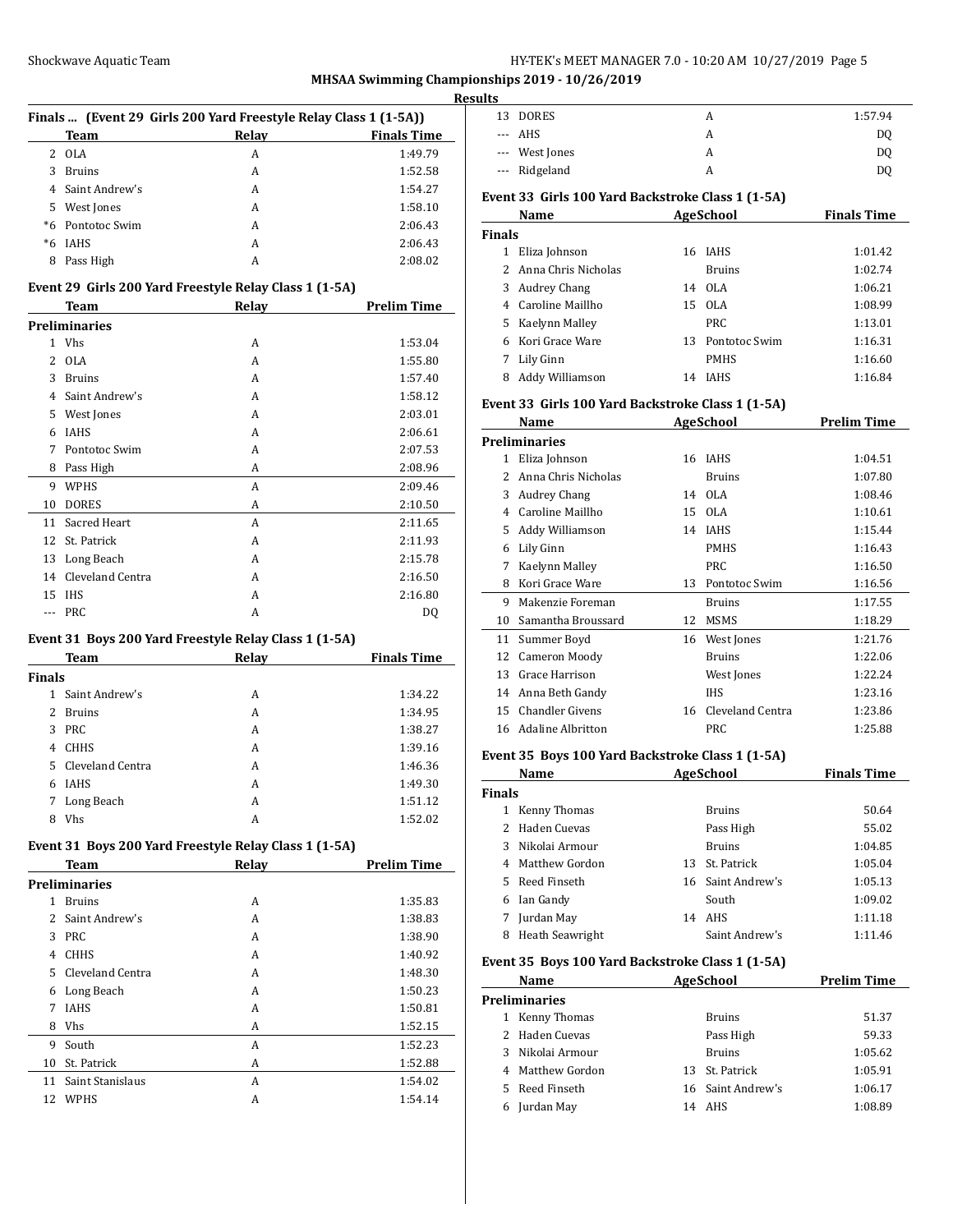#### **Results**

| Preliminaries  (Event 35 Boys 100 Yard Backstroke Class 1 (1-5A)) |                        |    |                  |                    |
|-------------------------------------------------------------------|------------------------|----|------------------|--------------------|
|                                                                   | <b>Name</b>            |    | <b>AgeSchool</b> | <b>Prelim Time</b> |
| 7                                                                 | Ian Gandy              |    | South            | 1:09.55            |
| 8                                                                 | Heath Seawright        |    | Saint Andrew's   | 1:11.25            |
| 9                                                                 | <b>Caston Mestayer</b> |    | St. Patrick      | 1:11.55            |
| 10                                                                | Noah Harkins           |    | <b>Bruins</b>    | 1:12.90            |
| 11                                                                | Sam Holland            |    | 14 IAHS          | 1:14.03            |
| 12.                                                               | Michael Seale          |    | <b>Bruins</b>    | 1:15.50            |
| 13                                                                | Tristan Gerlach        |    | West Jones       | 1:17.96            |
|                                                                   | 14 Noah McLaurin       |    | West Jones       | 1:25.04            |
| 15                                                                | Hutch Beaugh           | 14 | Saint Stanislaus | 1:28.01            |

## **Event 37 Girls 100 Yard Breaststroke Class 1 (1-5A)**

|               | Name                    | <b>AgeSchool</b> |                  | <b>Finals Time</b> |
|---------------|-------------------------|------------------|------------------|--------------------|
| <b>Finals</b> |                         |                  |                  |                    |
|               | Rani Greer              |                  | 16 Pontotoc Swim | 1:05.99            |
|               | 2 Meredith Boles        | 17               | Saint Andrew's   | 1:16.92            |
| 3             | Grace Bradford          | 18               | OLA              | 1:17.85            |
| 4             | Bess Ketner             | 13               | Saint Andrew's   | 1:18.14            |
| 5.            | Mallie Thomas           | 13.              | Saint Andrew's   | 1:20.64            |
|               | Reannon Hicks           |                  | Pontotoc Swim    | 1:22.76            |
| 7             | Grace Anne Weisenberger |                  | <b>Bruins</b>    | 1:23.34            |
| 8             | Alyssa Talbot           |                  | OLA              | 1:24.07            |

### **Event 37 Girls 100 Yard Breaststroke Class 1 (1-5A)**

|    | Name                    |    | <b>AgeSchool</b> | <b>Prelim Time</b> |
|----|-------------------------|----|------------------|--------------------|
|    | <b>Preliminaries</b>    |    |                  |                    |
| 1. | Rani Greer              | 16 | Pontotoc Swim    | 1:06.71            |
| 2  | Meredith Boles          | 17 | Saint Andrew's   | 1:16.44            |
| 3  | Bess Ketner             | 13 | Saint Andrew's   | 1:17.46            |
| 4  | Mallie Thomas           | 13 | Saint Andrew's   | 1:19.89            |
| 5  | Alyssa Talbot           | 17 | 0LA              | 1:21.53            |
| 6  | Grace Bradford          | 18 | 0LA              | 1:22.61            |
| 7  | Reannon Hicks           |    | Pontotoc Swim    | 1:23.71            |
| 8  | Grace Anne Weisenberger |    | Bruins           | 1:23.83            |
| 9  | Katy Alvarez            | 13 | Cleveland Centra | 1:24.19            |
| 10 | Erin Blanchard          |    | Sacred Heart     | 1:24.77            |
| 11 | Sophia Pisciotta        |    | St. Patrick      | 1:25.00            |
| 12 | Lauren Stevenson        |    | <b>PMHS</b>      | 1:27.09            |
| 13 | Lauren Coleman          |    | PRC              | 1:28.04            |
| 14 | Lani Bush               |    | West Jones       | 1:28.84            |
| 15 | Annabelle Tarrant       |    | St. Patrick      | 1:29.72            |
|    | Arilyn Thomas           |    | Bruins           | DQ                 |

# **Event 39 Boys 100 Yard Breaststroke Class 1 (1-5A)**

|               | Name                | <b>AgeSchool</b> |                     | <b>Finals Time</b> |
|---------------|---------------------|------------------|---------------------|--------------------|
| <b>Finals</b> |                     |                  |                     |                    |
|               | Taylor Williams     |                  | <b>CHHS</b>         | 56.07              |
| $2^{\circ}$   | Rhodes Pharr        |                  | 15 Saint Andrew's   | 1:04.60            |
|               | 3 Joseph Agler      |                  | 15 St. Patrick      | 1:05.89            |
|               | Chris Tomsuden      |                  | <b>Bruins</b>       | 1:06.37            |
|               | 5 Forrest Hutchison |                  | 16 Saint Andrew's   | 1:07.74            |
| 6             | Jack Sewell         |                  | 16 Saint Andrew's   | 1:11.18            |
|               | Clayton Stoddard    | 17               | St. Patrick         | 1:11.48            |
| 8             | <b>Bradley Shaw</b> |                  | 16 Saint Stanislaus | 1:14.69            |

| Event 39 Boys 100 Yard Breaststroke Class 1 (1-5A) |                        |           |                  |                    |  |  |
|----------------------------------------------------|------------------------|-----------|------------------|--------------------|--|--|
|                                                    | Name                   | AgeSchool |                  | <b>Prelim Time</b> |  |  |
| <b>Preliminaries</b>                               |                        |           |                  |                    |  |  |
| $\mathbf{1}$                                       | <b>Taylor Williams</b> |           | <b>CHHS</b>      | 56.90              |  |  |
| $\mathfrak{D}$                                     | <b>Rhodes Pharr</b>    | 15        | Saint Andrew's   | 1:04.71            |  |  |
| 3                                                  | Joseph Agler           | 15        | St. Patrick      | 1:07.09            |  |  |
| 4                                                  | Chris Tomsuden         |           | <b>Bruins</b>    | 1:07.19            |  |  |
| 5                                                  | Forrest Hutchison      | 16        | Saint Andrew's   | 1:07.95            |  |  |
| 6                                                  | Jack Sewell            | 16        | Saint Andrew's   | 1:11.17            |  |  |
| 7                                                  | Clayton Stoddard       | 17        | St. Patrick      | 1:11.87            |  |  |
| 8                                                  | <b>Bradley Shaw</b>    | 16        | Saint Stanislaus | 1:12.27            |  |  |
| 9                                                  | Spencer Shannon        |           | CHHS             | 1:13.15            |  |  |
| 10                                                 | Chase Vivian           |           | St. Patrick      | 1:13.68            |  |  |
| 11                                                 | Cruz Oguz              | 14        | Cleveland Centra | 1:14.52            |  |  |
| 12                                                 | Jack Mullins           | 14        | Saint Stanislaus | 1:19.09            |  |  |
| 13                                                 | Bowen Cai              |           | Pass High        | 1:19.11            |  |  |
| 14                                                 | <b>Ben Harrell</b>     | 15        | <b>WPHS</b>      | 1:20.71            |  |  |
| 15                                                 | <b>Connor Macomber</b> | 16        | Saint Stanislaus | 1:22.39            |  |  |
| 16                                                 | Noah McLaurin          |           | West Jones       | 1:25.81            |  |  |

### **Event 41 Girls 400 Yard Freestyle Relay Class 1 (1-5A)**

|               | <b>Team</b>    | Relay | <b>Finals Time</b> |  |
|---------------|----------------|-------|--------------------|--|
| <b>Finals</b> |                |       |                    |  |
|               | <b>Bruins</b>  | A     | 3:56.23            |  |
| 2             | 0LA            | A     | 4:02.00            |  |
| 3             | <b>Vhs</b>     | A     | 4:04.00            |  |
| 4             | Saint Andrew's | A     | 4:04.51            |  |
| 5.            | St. Patrick    | A     | 4:23.80            |  |
| 6             | <b>IAHS</b>    | A     | 4:27.90            |  |
| 7             | <b>PMHS</b>    | A     | 4:36.13            |  |
| 8             | West Jones     | А     | 4:40.90            |  |

## **Event 41 Girls 400 Yard Freestyle Relay Class 1 (1-5A)**

|               | <b>Team</b>    | Relay | <b>Prelim Time</b> |  |
|---------------|----------------|-------|--------------------|--|
| Preliminaries |                |       |                    |  |
| 1             | <b>Bruins</b>  | A     | 4:09.60            |  |
| 2             | 0LA            | A     | 4:09.79            |  |
| 3             | Saint Andrew's | A     | 4:11.31            |  |
| 4             | <b>Vhs</b>     | A     | 4:13.40            |  |
| 5.            | St. Patrick    | A     | 4:29.53            |  |
| 6             | <b>IAHS</b>    | A     | 4:33.05            |  |
| 7             | <b>PMHS</b>    | A     | 4:42.10            |  |
| 8             | West Jones     | A     | 4:45.43            |  |
| 9             | <b>DORES</b>   | A     | 4:48.81            |  |
| 10            | <b>PRC</b>     | A     | 4:48.82            |  |

#### **Event 43 Boys 400 Yard Freestyle Relay Class 1 (1-5A)**

|                | Team             | Relay | <b>Finals Time</b> |
|----------------|------------------|-------|--------------------|
| <b>Finals</b>  |                  |       |                    |
| 1.             | Saint Andrew's   | A     | 3:26.24            |
| $\overline{2}$ | <b>Bruins</b>    | A     | 3:28.44            |
| 3              | Cleveland Centra | A     | 3:41.26            |
|                | 4 St. Patrick    | A     | 3:42.64            |
| 5.             | PRC              | A     | 4:09.05            |
| 6              | West Jones       | A     | 4:10.83            |
| 7              | Pass High        | A     | 4:11.79            |